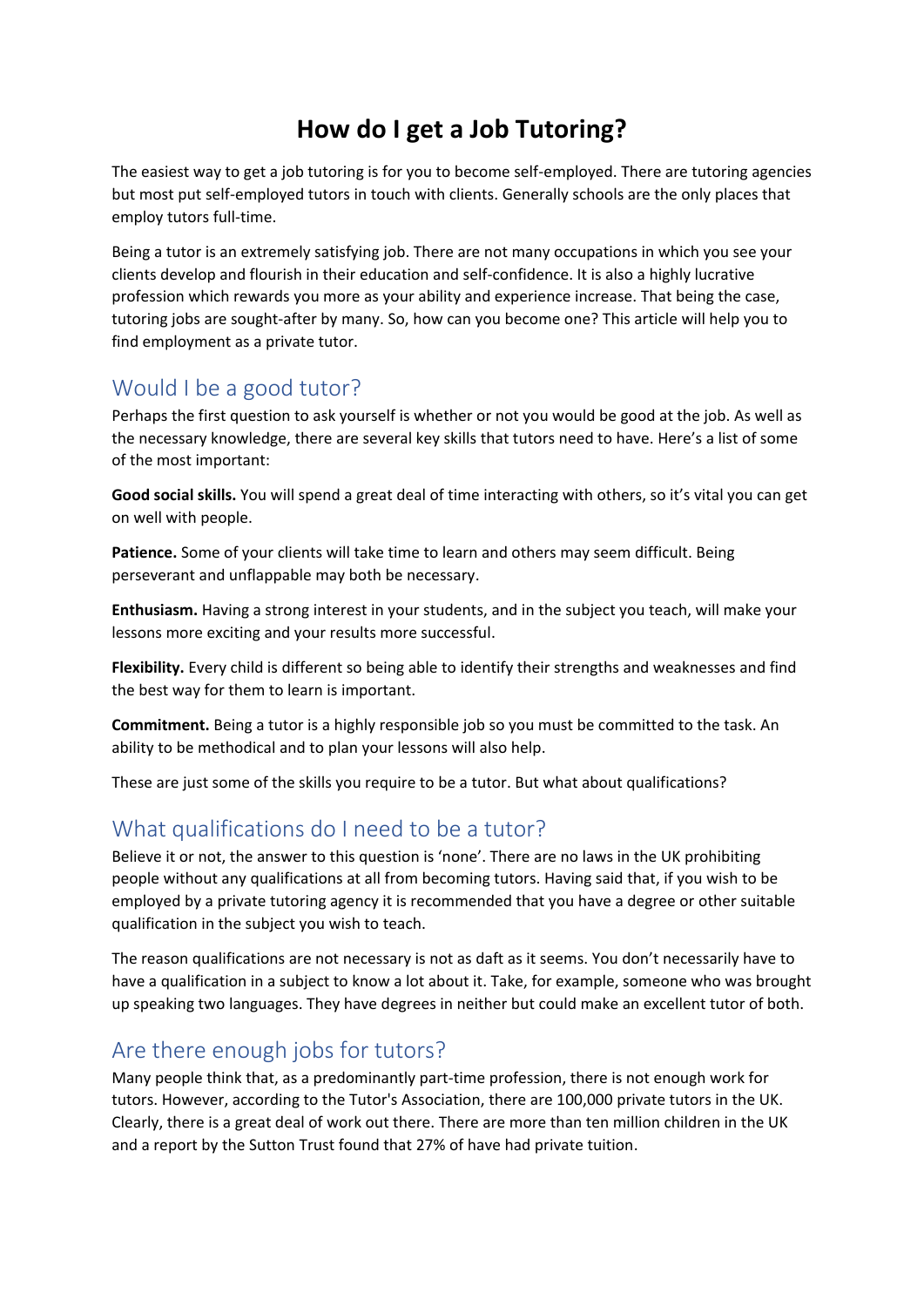With so many potential clients, connecting yourself with them can be a competitive business. Private tutoring agencies make it much easier to find work than it would be if you opt for self-employment. But be aware, they will charge you a commission on anything you earn while with them.

#### Which companies are hiring tutors?

Very few companies hire tutors full-time. In fact, schools are pretty much the only organisations that do. Tutor agencies are probably your best option, though most of these will require you to be selfemployed.

There are two main options when it comes to finding a tutor agency – home tutor agencies or online tutor agencies. Because home tutors deal with their clients face-to-face, the agencies which find them work tend to be limited to one particular area. To find tutor jobs listed which are close to you, the best way (other than word of mouth) is to do an internet search for tutor jobs near you.

Depending on where you are based, an internet search could be more or less fruitful. Highly populated areas tend to have more jobs than rural ones. If you have no joy in your search for a home tutor agency, then perhaps you should consider an online tutor agency instead.

## How do I get a job tutoring online?

The benefits of modern technology mean that there are now a great many tutors who conduct their lessons online, via Zoom or a similar platform. These are almost identical to home tutors with two differences – the client and tutor do not need to meet face-to-face, and they are cheaper for the client.

As they are less expensive then of course the pay is lower. However, online tutors have less expenses as they do not need to travel. Neither do they have the inconvenience of having somebody in their home.

To find online work as a tutor, as with home tutoring, I suggest you do an internet search for online tutor jobs. There should be a considerable amount of these.

#### What is the best tutoring agency?

As with all industries, finding a good company to work for can be difficult – especially if you rely on internet searches. Every tutor, and every agency, is different so we cannot answer this question for you. What we have done though is come up with a list of 5 of the biggest. Be aware that there are many more, so I encourage you to do your own research, but this is a good place to start:

[MyTutor](https://www.mytutor.co.uk/tutors/apply/) is an online tutoring agency which pays up to £20 per hour, with opportunities to earn more.

[Tutorful](https://tutorful.co.uk/become-a-tutor) caters for home and online tutors, helping to connect them with clients. They charge a commission on what you earn, but you can set your own prices.

[UK Tutors](https://www.uktutors.com/register/) is a site for home and online tutors who are free to set their own prices. UK Tutors does not charge a commission. Instead tutors who they find work for pay a one-off introduction fee.

[Tutorhouse](https://tutorhouse.co.uk/teach-with-us) connects online tutors with clients. Tutors can set their own prices and will be charged a sliding scale commission of 15-20%.

[Tutorhunt](https://www.tutorhunt.com/) is for online or in person tutors. It does not charge tutors for connecting them with clients. Instead it charges the clients so is completely free for tutors.